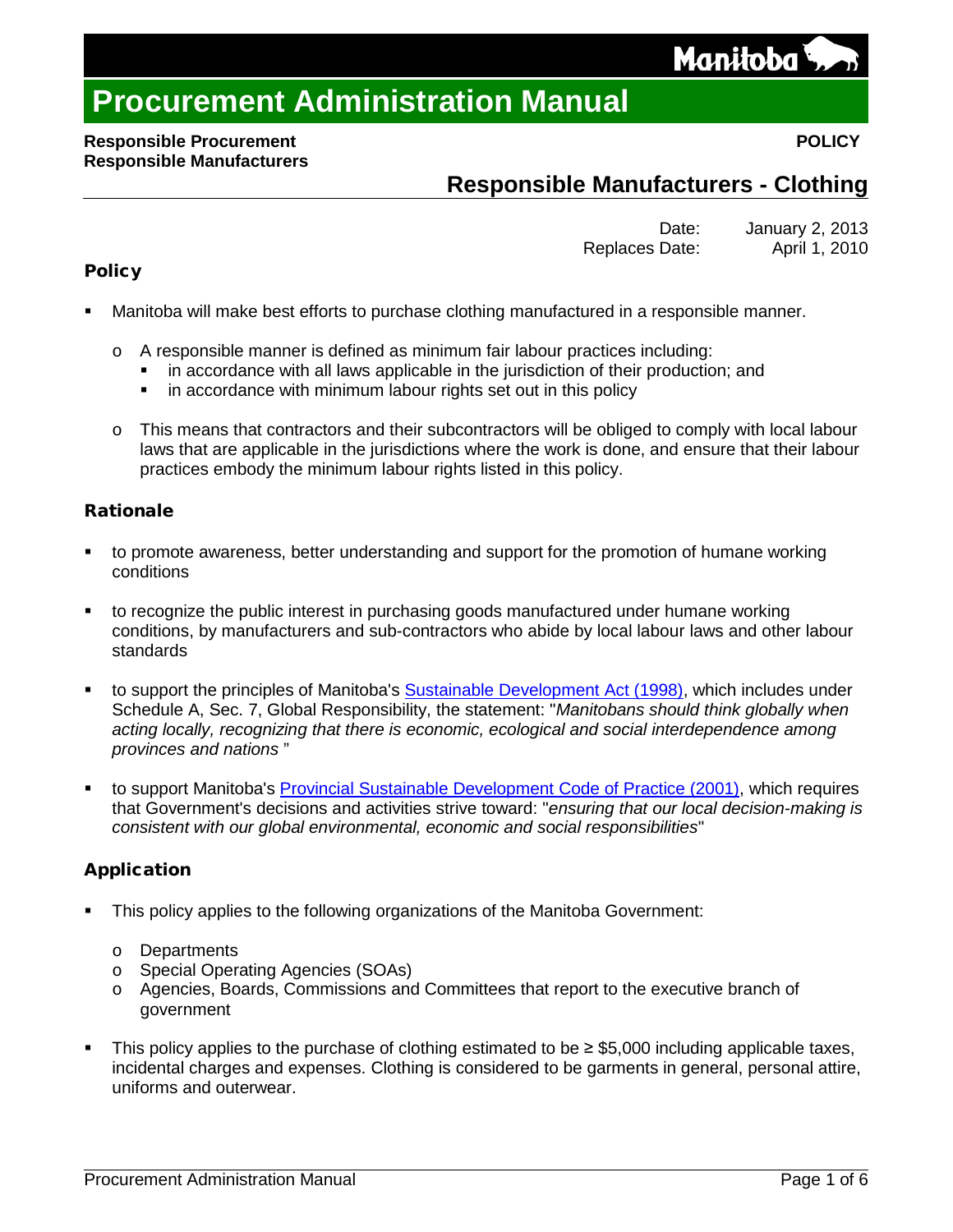# Manitoba'

## **Procurement Administration Manual**

#### **Responsible Procurement According to the U.S. According to the POLICY POLICY Responsible Manufacturers**

### **Responsible Manufacturers - Clothing**

- o At the discretion of the purchasing organization, responsible Manufacturing may be a requirement on purchases < \$5,000.
- Standard exceptions to the policy:
	- $\circ$  the responsible manufacturer component of a clothing purchase is estimated to be  $\lt$  \$5,000 including applicable taxes, incidental charges and expenses
	- $\circ$  the clothing purchase is necessary to respond to an emergency which endangers public health and safety and time does not permit a standard competition
	- o after reasonable assessment, it appears that the clothing purchase is only available from a single vendor or must be purchased from a sole source vendor who is unable to meet the requirements of the policy
	- o a tender that has been reissued as a result of the previous tender being cancelled because the bids were:
		- non-compliant
		- uncompetitive
		- competition is deemed insufficient (less than 3 bidders)
	- o goods for temporary use where unforeseen circumstances cause an approved clothing item to be discontinued or unavailable for an extended period of time
		- In these circumstances, the use of a temporary substitute will not result in future exemption from responsible manufacturing requirements.

#### Policy Guidelines

#### Implementation

- Tender Administrators will incorporate terms and conditions into a procurement opportunity that requires Bidders to provide Responsible Manufacturers Information, which includes the name, and address of all factories and production facilities used in the manufacture and assembly of the product.
- Bidders must be informed that by submitting an offer with Responsible Manufacturers Information, they agree to the Responsible Manufacturers Certification; that, to the best of its knowledge, the manufacturer and any subcontractors for the item(s) offered, complies with Local Labour Laws and Minimum Labour Rights, outlined in this policy. And, that manufacturers and any subcontractors will remain in compliance for the duration of the contract.

#### Responsible Manufacturers Information

 Bidders are required to provide Responsible Manufacturers Information for each item, including the Factory name, Factory address, City and Country.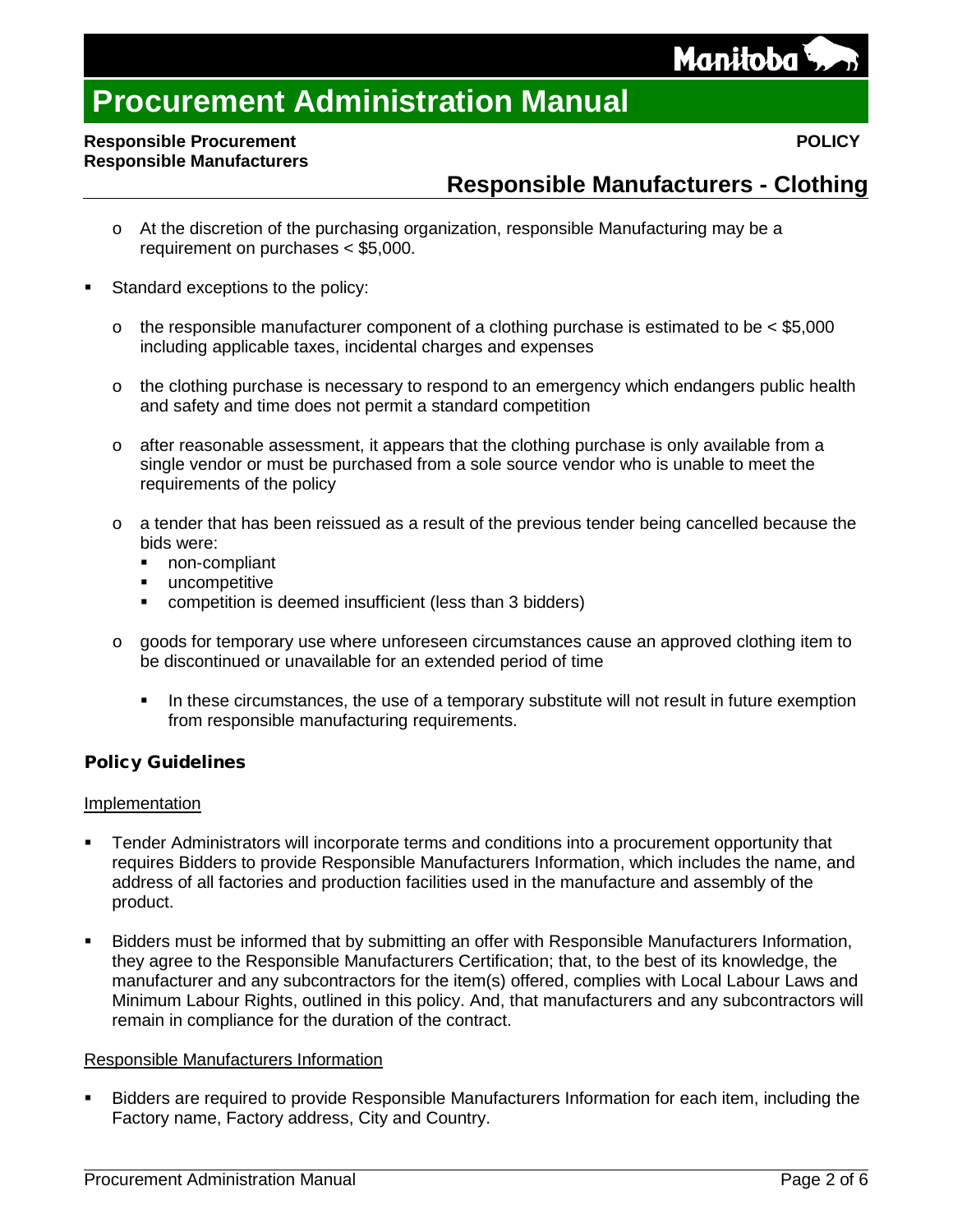

## **Procurement Administration Manual**

#### **Responsible Procurement According to the U.S. According to the POLICY POLICY Responsible Manufacturers**

### **Responsible Manufacturers - Clothing**

- The Responsible Manufacturer Information is a mandatory requirement and failure to provide the required information will result in rejection of the bid.
	- o However, Tender Administrators, at their discretion, may allow for "partial" disclosure, which permits Bidders to report only the country of manufacture or assembly at the time of bid submission, but must provide full disclosure prior to the award of a contract.
	- o Partial disclosure may be used when the Tender Administrator is of the opinion that delays may occur in obtaining information for full disclosure or when it is known in advance that additional time may be required to allow Bidders to verify compliance to Local Labour Laws or Minimum Labour Rights.

#### Responsible Manufacturers Certification

 By submitting an offer with Responsible Manufacturers Information, the Bidder will certify, that to the best of its knowledge, the manufacturer and any subcontractors for the item(s) offered, complies with Local Labour Laws and Minimum Labour Rights noted in the tender; and will continue to do so throughout the duration of any contract resulting from this tender.

#### Local Labour Laws

 Local Labour Laws are defined as local, regional or national labour laws, by-laws, regulations or employment standards (ex: wages, overtime, benefits and hours of work) that apply in the location of manufacture and assembly. These laws may be different from the minimum labour rights.

#### Minimum Labour Rights

- 1. No Forced Labour: Employers shall not subject a worker to forced labour practices, whether in the form of involuntary prison labour, indentured labour, bonded labour or otherwise except for types of compulsory work generally considered acceptable, such as compulsory military service, certain civic obligations, prison labour not for private purposes and work exacted in cases of emergency. Forced Labour is defined as all work or service which is exacted from any person under the menace of any penalty and for which the person has not offered themselves voluntarily (International Labour Organization Conventions #29 and #105).
- 2. No Child Labour: Employers shall not employ children in work that is hazardous, unsafe or unhealthy or would jeopardize the full physical, mental or moral development of the child (including schooling). A child is defined as a person under the age of 16 years.
- 3. Freedom of Association: Workers shall have the right to join or form trade unions of their own choosing and to bargain collectively. In situations where rights to freedom of association and collective bargaining are restricted under law, the employer shall facilitate parallel means of independent and free association and bargaining for all workers.
- 4. Occupational Health and Safety: Workers shall be provided with a safe and hygienic working environment, including access to clean toilet facilities and potable water.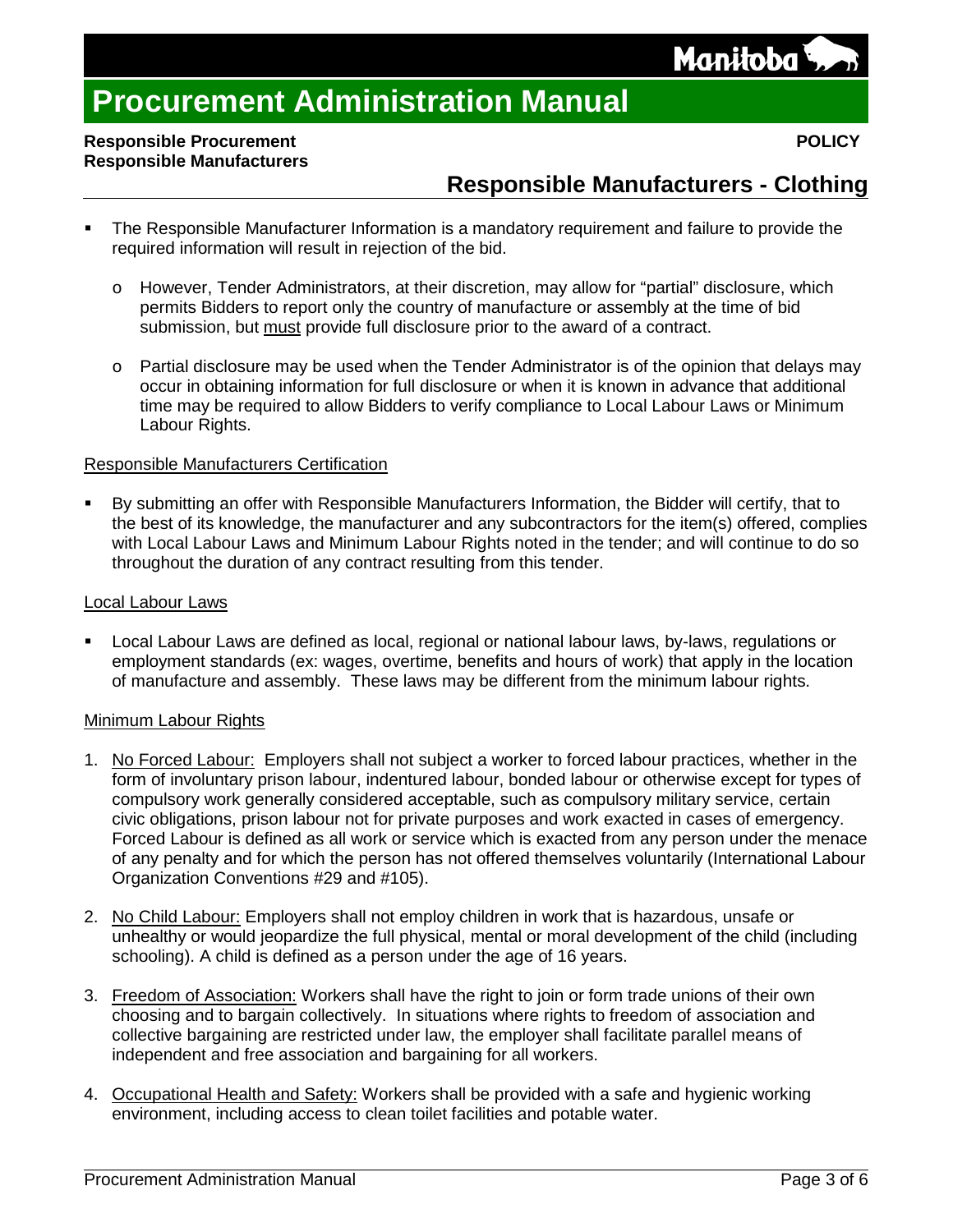

## **Procurement Administration Manual**

#### **Responsible Procurement According to the U.S. According to the POLICY POLICY Responsible Manufacturers**

### **Responsible Manufacturers - Clothing**

5. No Employment Discrimination: There shall be no discrimination in hiring, compensation, access to training, promotion, termination or retirement based on race, caste, national origin, religion, age, disability, gender, marital status, sexual orientation, union membership or political affiliation subject to certain reasonable exceptions, such as, where applicable, bona fide occupational requirements or qualifications and established practices or rules governing retirement ages, and special measures of protection or assistance for particular groups designed to take into account the effects of discrimination.

#### **Compliance**

- Manitoba will rely on Bidder disclosures and certification, and public disclosure of information about factories and production facilities to ensure compliance with this policy.
- Upon award of contract, the name and addresses of the Contractor and their subcontractors shall be made public.
- **Require that Bidders ensure their subcontractors comply with the policy.**
- Require the Contractor to provide notification of any changes to Manitoba.
- Communicate that non-compliance with this policy may be a factor affecting future awards.
- Coordinate a response to credible complaints; by a Review Team led by PSB (see below).
- Apply standard procurement practices, such as:
	- o Signature of a signed bid/proposal acknowledges certification of all requirements.
	- o Manitoba reserves the right to ask for proof of compliance.
	- o Manitoba reserves the right to cancel and reissue a tender.

#### Complaint Assessment Process

- Manitoba will oversee a case-by-case assessment in the event of a credible complaint, with sufficient factual evidence to support the allegations in the complaint. General responsibilities include:
	- A. Procurement Services Branch will assist the procuring organization to:
		- **F** respond to a credible complaint
		- create and coordinate, if necessary, a Review Team with the expertise to review the complaint; such as Manitoba Family Services & Labour (employment and health and safety issues), the Human Rights Commission (discrimination issues), Civil Legal Services, and the client department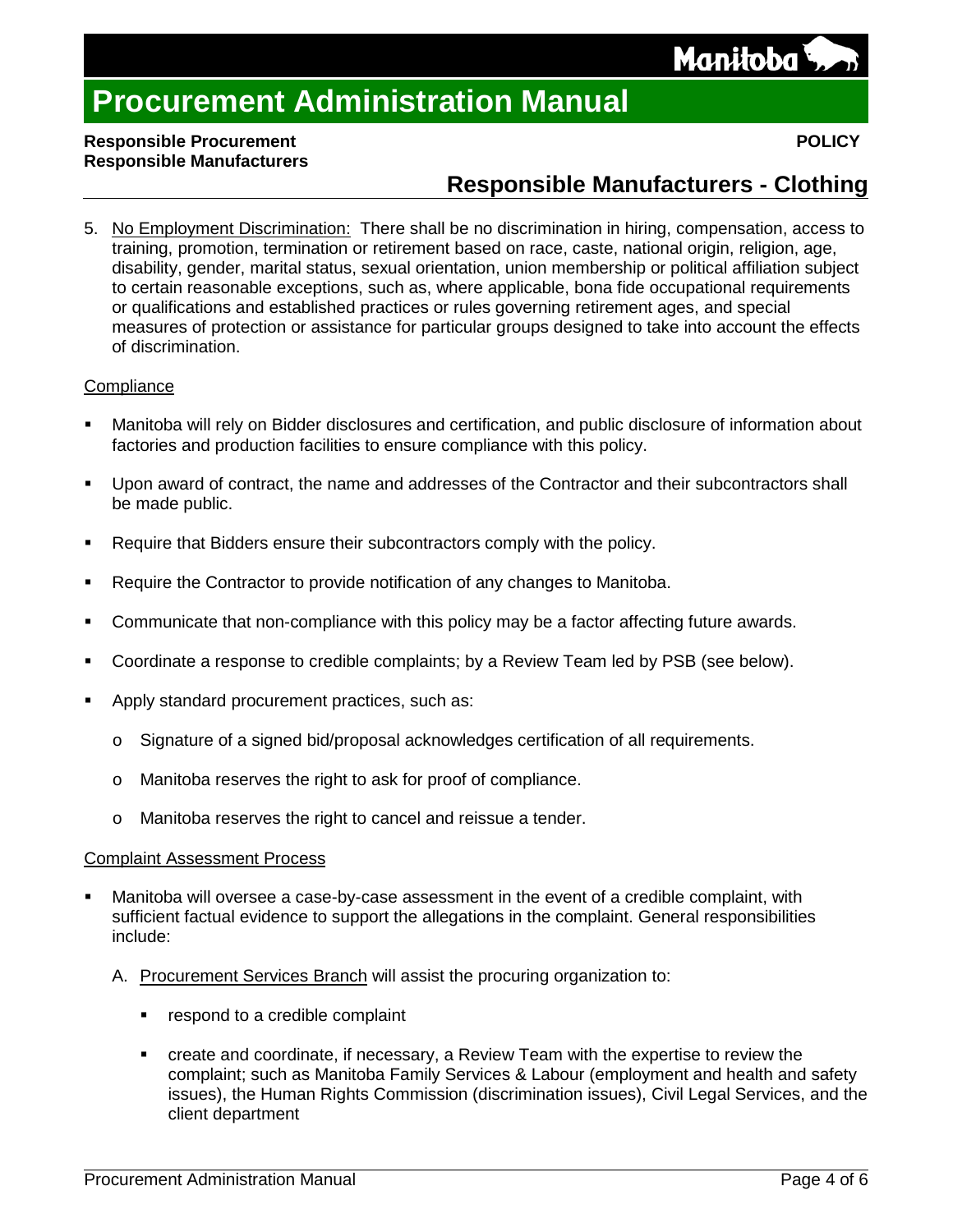# Manitoba'

## **Procurement Administration Manual**

#### **Responsible Procurement According to the U.S. According to the POLICY POLICY Responsible Manufacturers**

### **Responsible Manufacturers - Clothing**

- refer complaint to appropriate department (such as Manitoba Family Services & Labour) for investigation as necessary
- provide procurement advice to assist the Review Team in developing a recommendation
- recommend action to be taken with consideration given to any direction from departmental Executives and/or Ministers of Manitoba Infrastructure and Transportation or Manitoba Family Services & Labour, as appropriate
- B. Review Team will:
	- assess and determine the complaint credibility and supporting information
	- **EXED** inform the Contractor of the complaint and the supporting information
	- **F** request written response from the Contractor
	- **assess the Contractor response**
	- assess and accept any instances where it is reasonably determined that Contractor practices may differ from the policy so long as the purpose and spirit of the policy is upheld
	- make a recommendation, in consultation with the Director of PSB, concerning the allegation to be submitted for decision to departmental Executives and the Minister of Manitoba Infrastructure and Transportation and/or Manitoba Family Services & Labour, as appropriate
- C. Contractor will be required to:
	- **assess and respond to the complaint**
	- provide a response in writing to the Review Team and/or PSB and/or the responsible Manitoba department within a designated timeframe
	- **EXECT** indicate actions to rectify situation, in the event the complaint is deemed to be valid and provide information to substantiate actions
	- be responsible for their costs associated with verifying compliance including their costs incurred during an investigation

#### Reporting

- PSB is responsible for coordinating corporate reporting to government.
- Purchasers, to whom this policy applies, will report their purchasing activities under this policy to PSB.